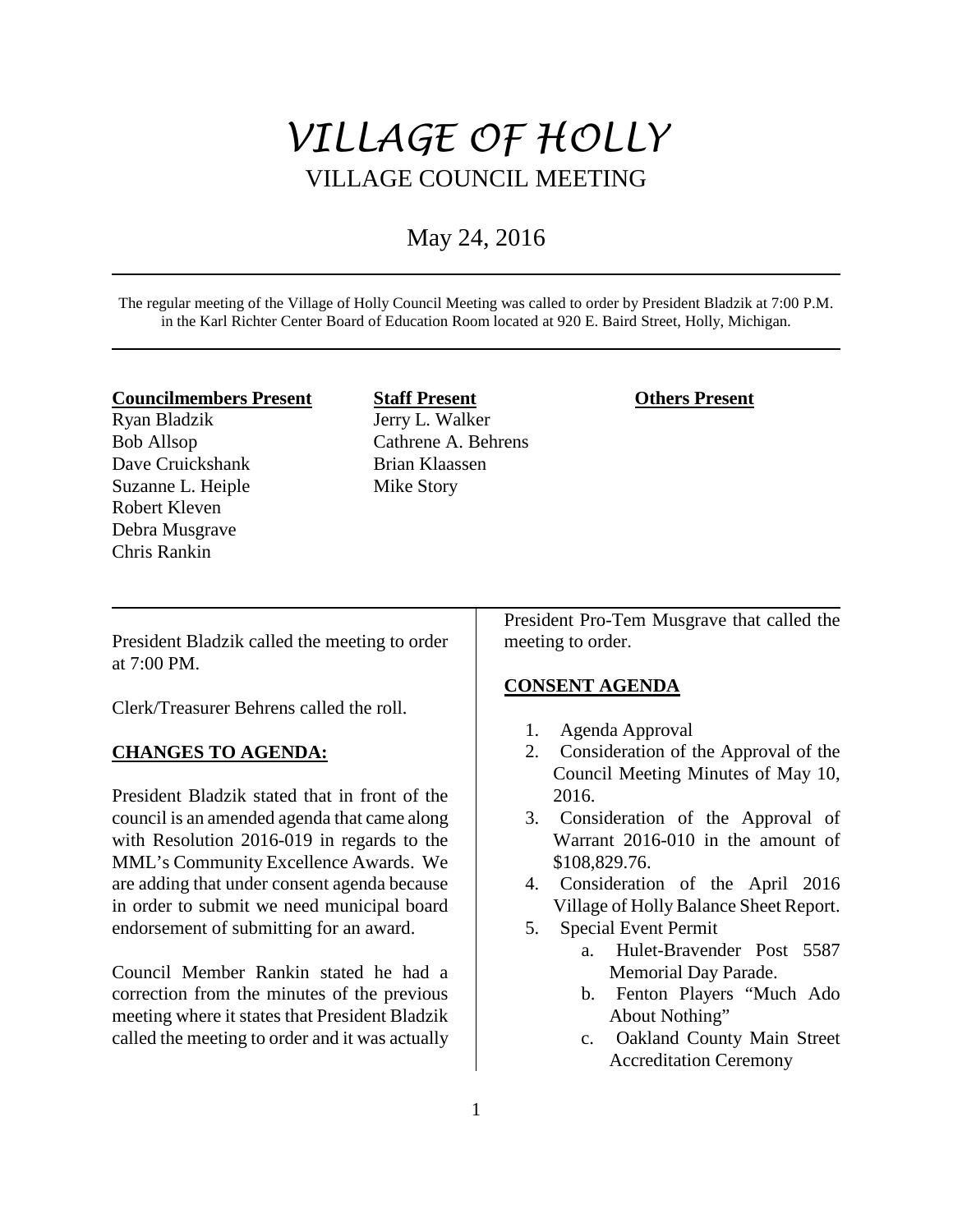- d. Dicken's Festival Fundraiser Longest Market Days
- 6. Consideration of Resolution 2016-019 endorsing the Village of Holly's participation in the MML's 2016 Community Excellence Award "Michigan in Motion"

**CM 2016-051 Motion by Musgrave, second by Rankin, to approve the consent agenda as amended and corrected.** 

**Motion carried by a voice vote of all ayes and no nays.** 

## **PUBLIC COMMENT**

Rick Powers, 816 Holly Bush Court and Terry Baker, 132 Park Avenue approached the council to propose the following: Mr. Powers stated they were here to ask permission to put in three flagpoles at the corner of Park and Maple Street. The idea and the timeline on it is hopefully get approval from the Village, and financial support from the Moose which has already been approved depending upon the Council's approval. The whole purpose of this is to show the patriotic spirit of Holly and also beautification of the area. That area is very heavily traveled. Their timeline is to have it ready by the  $4<sup>th</sup>$  of July. Hopefully they will have all the funds, have them erected by the end of June and have a ceremony on the 4<sup>th</sup> of July to raise the flags.

Council Member Cruickshank asked about the maintenance of the flags.

Mr. Powers stated the maintenance of the flags will be managed by Terry Baker. Unbeknownst to many people, Terry Baker has maintained that island for the last 19 years. They plan on planting some flowers in front of the flag and it will be either maintained by Terry Baker or the Moose. The Moose is a very strong supporter of this and they have already committed to about half the budget which is \$3,500.

Ryan Shiel, 320 LeGrande Street, Holly, MI stated he was recently appointed to the Parks Commission and he would like to thank Village President Bladzik and the entire council for his appointment and believes it will be a great learning experience.

## **OLD BUSINESS**

None

## **NEW BUSINESS**

## **#1. Consideration of the Approval of the CDBG Contract between the Village of Holly and Simen, Figura & Parker, PLC.**

Clerk/Treasurer Behrens stated that before council was a Community Development Block Grant Contract which has been prepared by the Village to enter into with our current law firm Simen, Figura. In order to recover CDBG funding for the attorney fees that the Village is incurring regarding the blighted property at 302 North Street, we are required to have a fully executed current contract with the law firm. This contract has a two-year timeline with a maximum value of \$2,500 and has been reviewed and approved by Attorney Gildner and his partners. The amount of the contract, because it is less than \$3,000, does not require the Village to go out for procurement for these services. To date the Village has incurred approximately \$500.00 in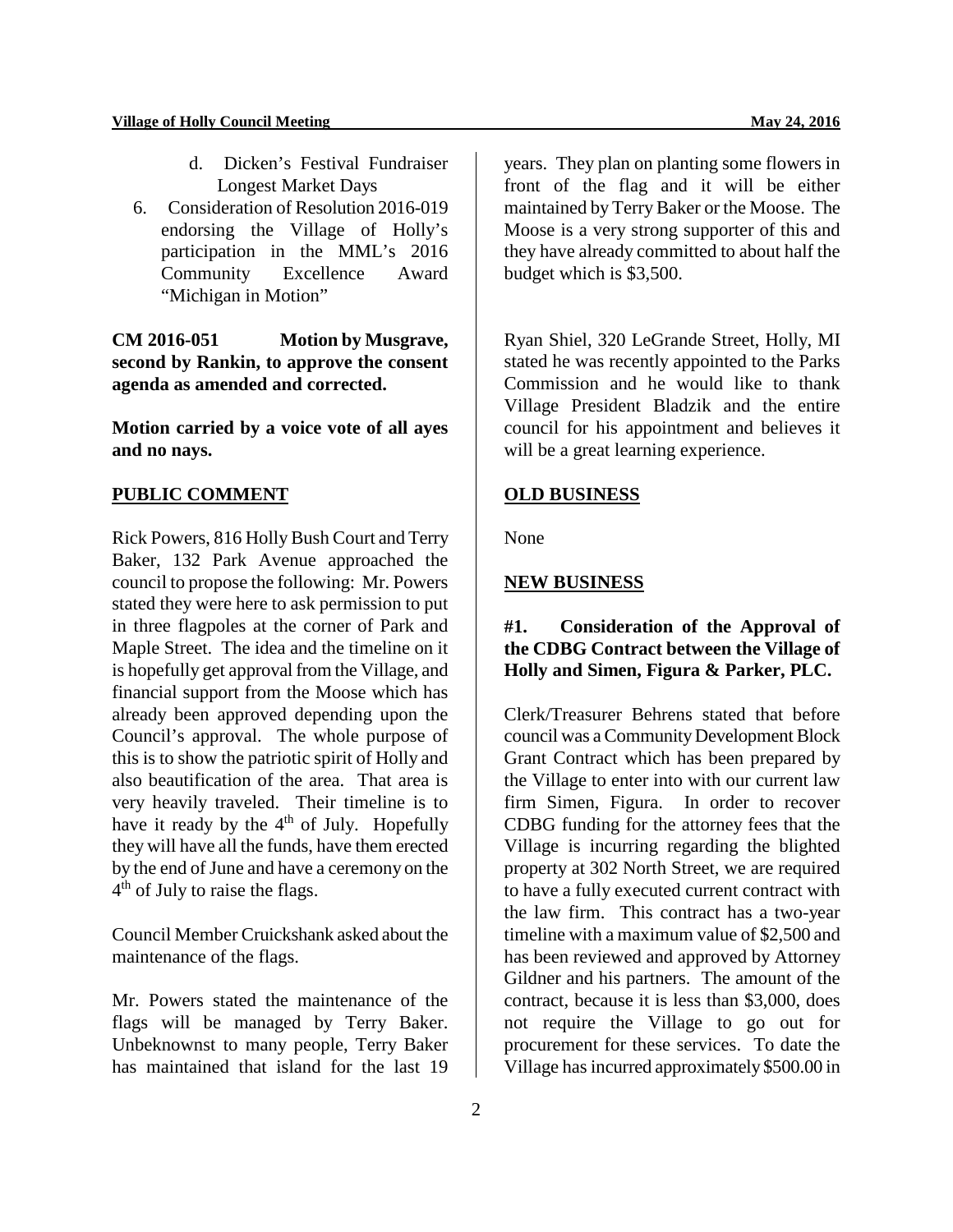#### **Village of Holly Council Meeting May 24, 2016**

legal fees obtaining legal rights to enter the property located at 302 North Street.

**CM 2016-052 Motion by Musgrave, second by Allsop to approve the CDBG contract in the amount of \$2,500 between the Village of Holly and Simen, Figura & Parker, PLC.** 

## **Roll call vote was as follows:**

**Voting for: Cruickshank, Heiple, Kleven, Musgrave, Rankin, Allsop, Bladzik Voting against: None Absent: None Motion carried.** 

**#2. Consideration of the placement of flagpoles at the island located at the corner of Park and E. Maple Street by Rick Powers and Terry Baker in cooperation with the Holly Moose Lodge.** 

**CM 2016-053 Motion by Allsop, second by Kleven, to approve the placement of flagpoles on the island located at the corner of Park and Maple Street.**

Council Member Heiple asked who would assume the liability for the flagpoles should they fall over onto a vehicle.

Mr. Powers stated that he would think the Village would have the ultimate liability as the flagpoles would be turned over to the Village as property of the Village.

Council Member Cruickshank stated that he would expect that DPW Director Klaassen will approve the installation of the flagpoles themselves and sign off on that to ensure they are safe.

President Bladzik stated that he would assume that any contractor would be fully licensed and insured to handle the installation of the poles. If it is done right, this is not different than anything else we do.

**Motion carried by voice vote of all ayes and no nays.** 

## **REPORTS**

## **Village Manager**

Oakland County Road Commission notified the Village that there is a federal earmark that was applied for some time ago. The earmark is in the amount of \$860,000 and their question was "do you want it?" and, of course, the answer was yes. There are a few strings tied to it; there are only certain roads it is eligible for. One of the roads it is eligible for is the intersection of Grange Hall and N. Saginaw, which that intersection sorely needs some improvement. The Road Commission has agreed to allocate an additional \$110,000 to the project to push it up close to \$1 million to get it the project moving forward. We will bring that information to you in upcoming meetings. Road striping has been started. They have started to grind off some of the road legends. The DPW has been installing signs and we look weather permitting for that road stripping to take place next week. The Clerk/Treasurer and myself met with our MMRMA insurance representative today and learned that our annual premium has decreased. Additionally, the Village is now eligible to start applying for RAP Grants through the MMRMA and we will be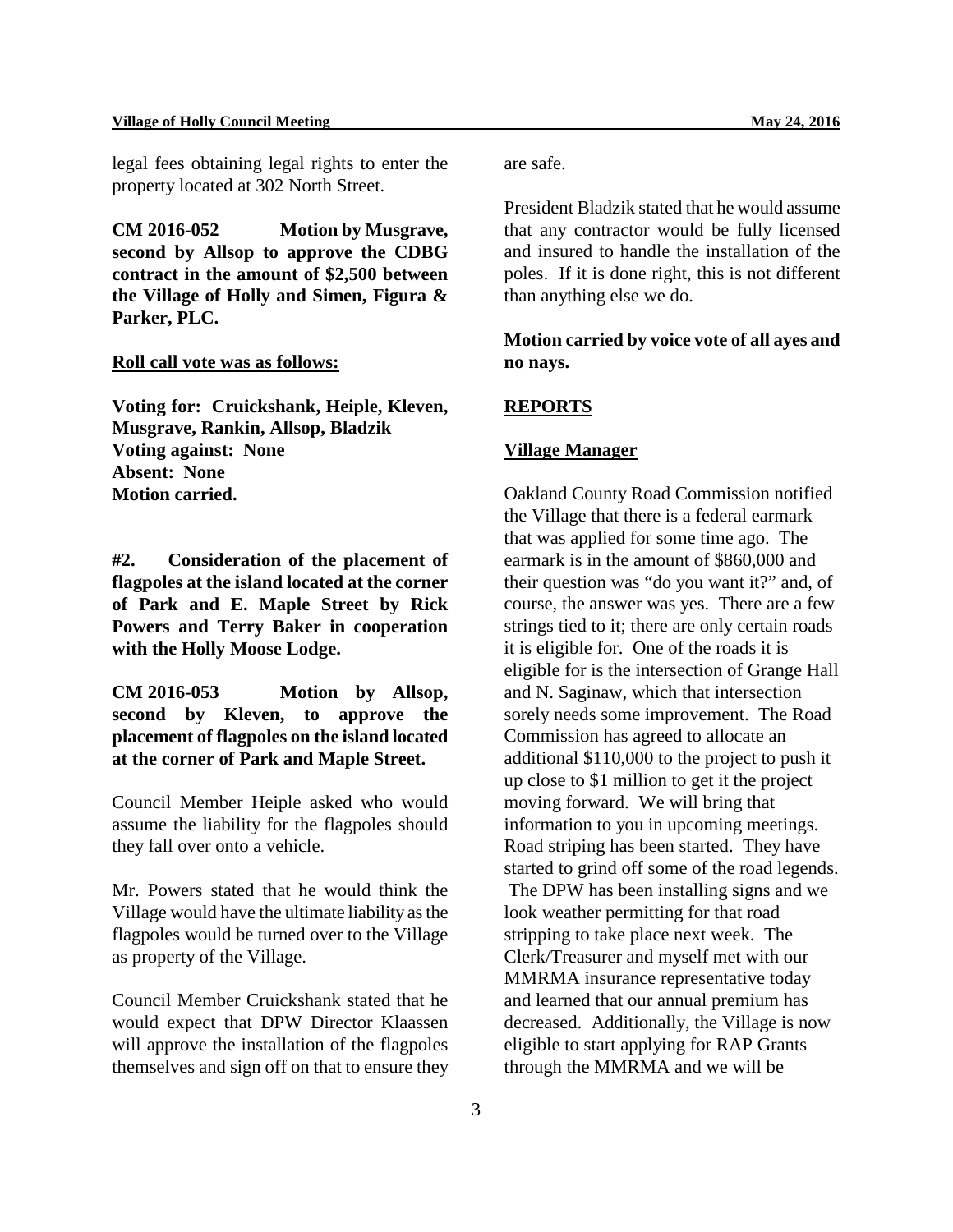moving forward on that front.

## **Attorney**

Attorney Gildner stated that things are moving forward on the dangerous building blighted property at 302 North. We are due on court on June  $2<sup>nd</sup>$  to ask the court to give the Village all the afforded needs to enter the property and do what we need to do. He has not been in front of the Judge on this case as of yet, but he is confident of the outcome and doesn't anticipate any sort of opposition. Secondly they have filed a notice of judgment lien against Silverman against two of the three entities. If you recall sometime back we couldn't file because we didn't have an EIN number and we were able to obtain two of the three and we are not sure that we can obtain the third one at this point. What this means is that that there is a lien in the amount of the judgment on all properties owned by, or in the name of those entities anywhere in the State. Should they wish to sell any of these properties, they would have to deal with the Village first. He has additionally been working some miscellaneous correspondence with

## **Clerk/Treasurer**

Clerk/Treasurer Behrens stated that the reduction in our insurance premium is directly attributable to all of the department heads, getting things accomplished and ensuring things are safe because the Village has went through some rather tough years in the past with liability insurance issues.

## **BOARDS AND COMMISSIONS**

Council Member Kleven stated that the Holly Area Community Coalition had their Champions of Youth Awards Ceremony and that the following were recipients of this award: Audrey Boman, Paul Finkle, Karen Gietzen-Stewart, Deanna Houldsworth, Jeff Irvin, Erik Kahn, Andy LaVigne, Jack Lewandowski, Michelle Major, Erica Palm, Miles Syjud, Evan Vergith and Henry Weis. On June 14, 2016 they are having the Youth Block Party and the downtown streets are going closed off and he may ask to be excused from the council meeting that night depending upon the crowds.

Council Member Rankin stated they had a pretty successful cleanup day. They weren't able to paint due to snow but they did get a lot of gardening done at Ganshaw Park; about 90% of the trail filled with wood chips at Water Works Park. John Lauve helped clear out a large section of woods at the north end of Ganshaw Park and got the old canoe and broken paddle boat out of the woods and the DPW was kind enough to take care of the large pile of brush that was created and overall it was a pretty successful day.

Council Member Heiple stated the Planning Commission is meeting tomorrow night and they will be discussing the zoning amendments on E. Maple Street.

Council Member Cruickshank stated the Historic District did the tour of the proposed re-districting from the Historic District Committee and were chauffeured around by Steve McGee for about an hour and a half. There was lots of discussion and they plan on resuming this topic at the meeting in June.